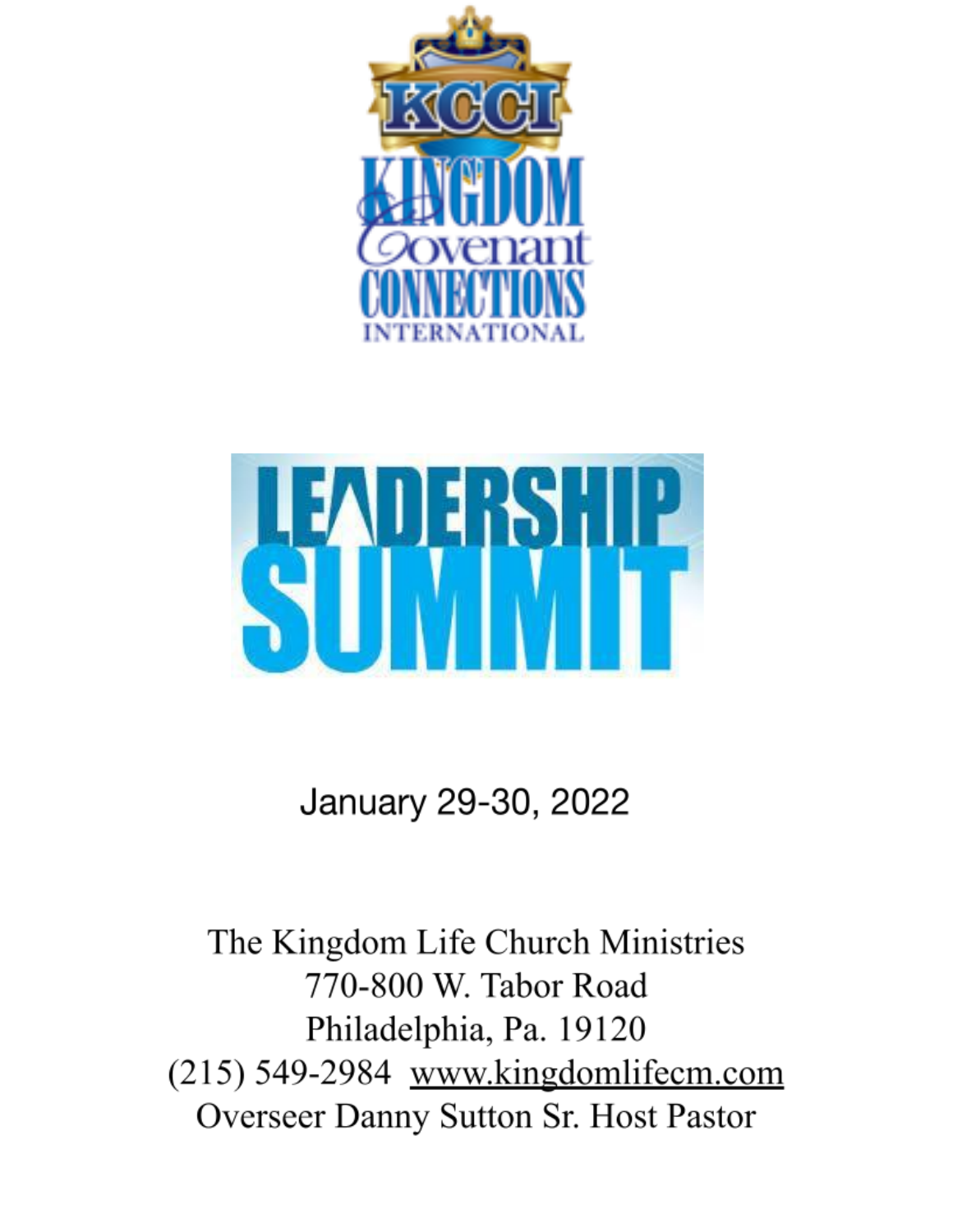

Welcome to KCCI Leadership Summit!

Kingdom Driven Leadership is selfless leadership focused on building a strong community of believers so they can serve their families, truly impact lives, and most importantly advance the Kingdom of God.

We have gathered together to be empowered and equipped for service in leadership. The ultimate goal is to glorify God by being fruitful where we are planted.

It is our esteem honor and privilege to have great ministry gifts from near and far to encourage, enlighten and empower us to fulfill our God given destiny. We will be set for success in our ministries by receiving these phenomenal ministry gifts.

Thank you so much for coming to this year's summit. Our prayer for you is that you will gain insight and inspiration to be the best leader that God has purposed you to be.

Yours in Christ, KCCI Leadership Team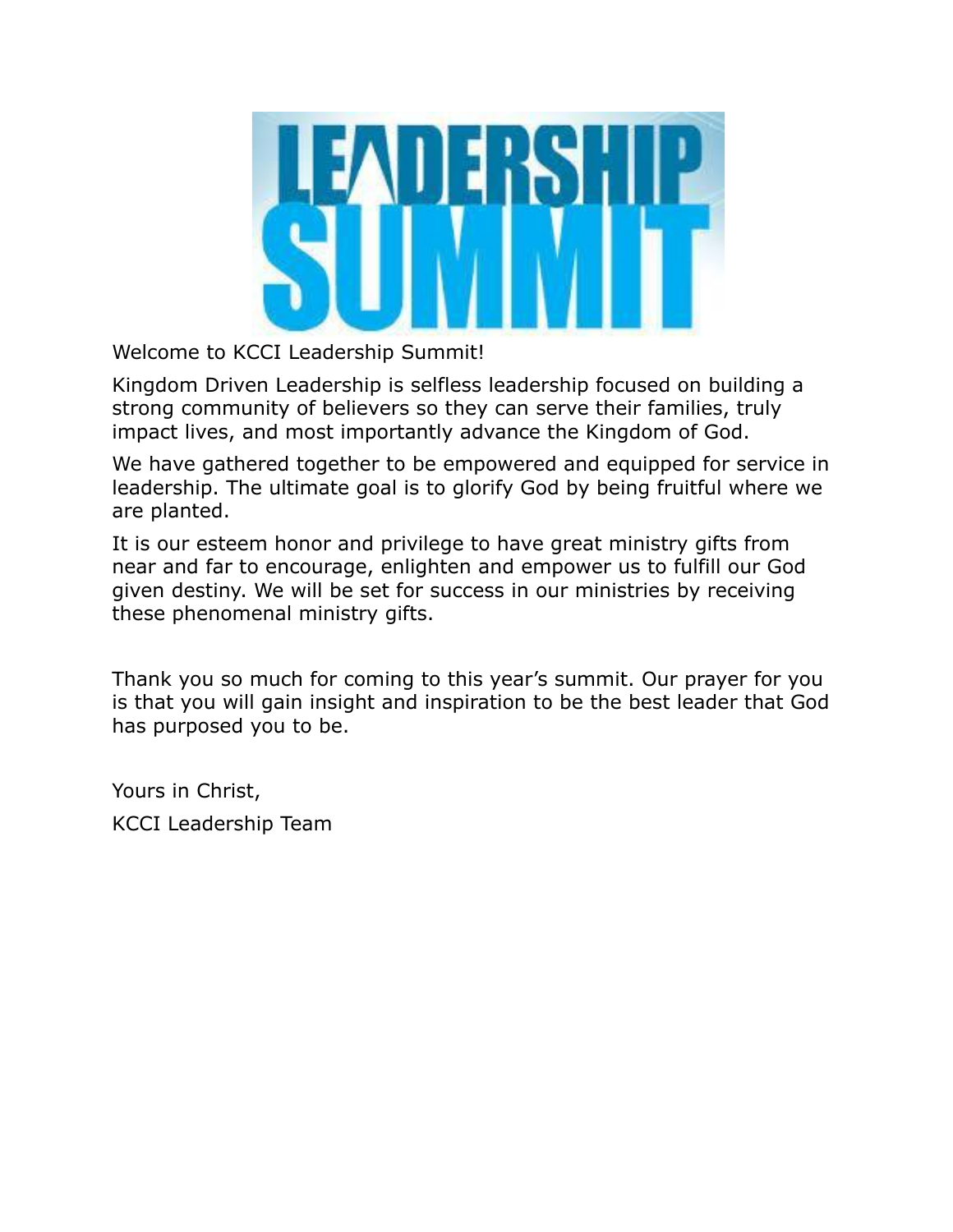## *KCCI Leadership Summit Summit Itinerary January 29-30, 2022*

Saturday, January 29

**9:30am – 10:00am** Registration/Continental Breakfast/ Welcome **Location: Lower Level Den**

**10:00am – 11:30am**

**Executive Training: Location: Main Sanctuary** *Presenter: Odell Dickerson* **The Resilient Leader Location: Den & Zoom** *Presenter: Pastor Warren McKnight* **Virtual Intelligence: Location: Den** *Presenter: Bishop Hayward Hamilton*

**11:30am - 12:45pm** Lunch **Location: Lower Den 12:45pm – 1:15pm COVID Protocols & Information Location: Den** *Presenters: Minister Terrell McCray & Jennifer Benton*

**1:15pm – 2:00pm**

**Balance in Business**

*Presenters: Pastor Troy & Trina Davis* **Location: Upper Fellowship Hall Family Matters**

Presenter: *Pastor Korey Grice* **Location: Main Sanctuary Image Is Everything Location: Den** Presenter: *Bishop H. Clemon Smith*

> Sunday, January 30 5pm Communion Worship Service *Musical Guest: TJ Wilkens*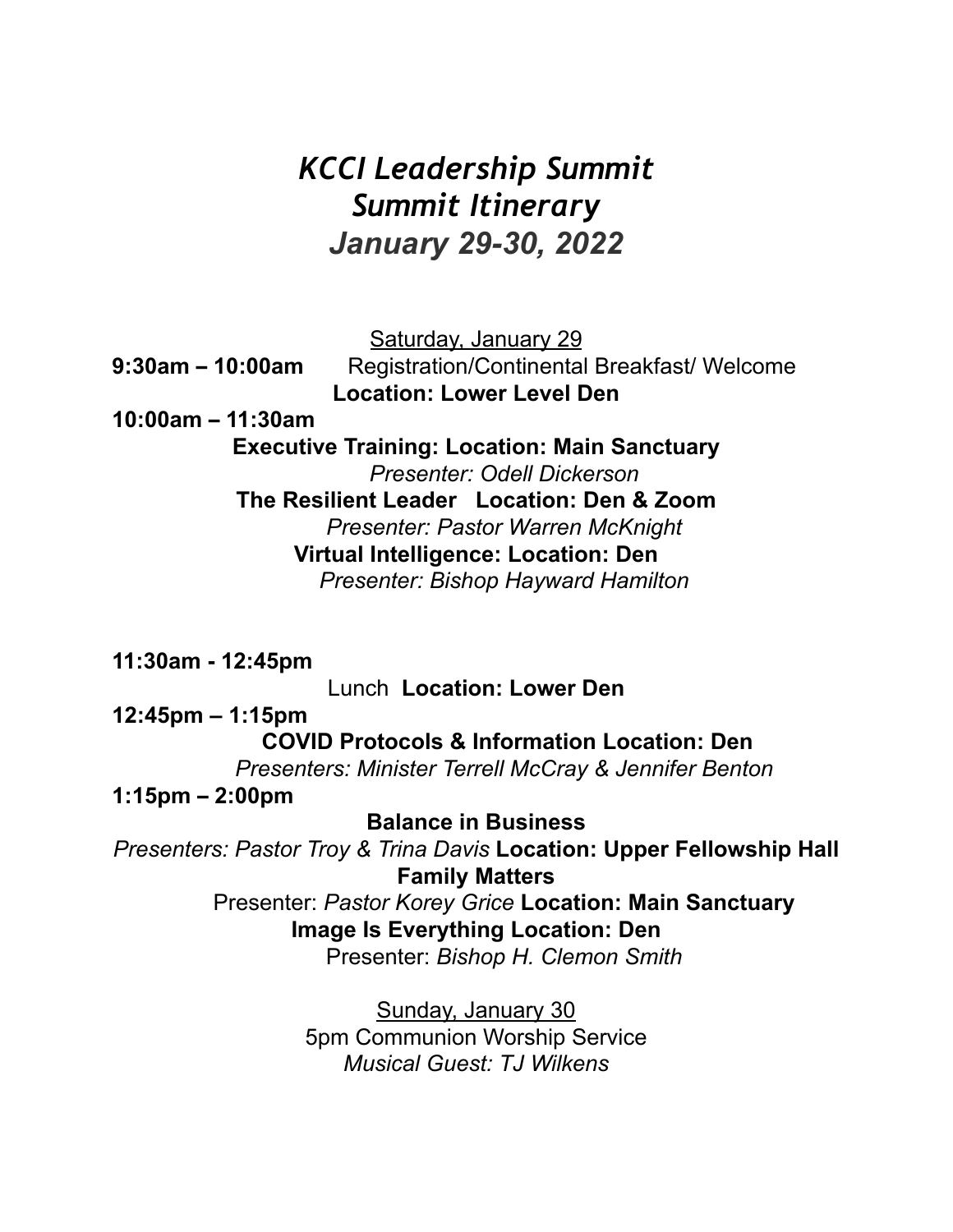## **KCCI LEADERSHIP SUMMIT 22' SESSIONS OVERVIEW**

**EXECUTIVE SESSION:** The difference between success and failure is a great team. Every senior leader needs a great team around him/her to help facilitate vision into reality. There is a fine art in holding up the leader's arms. This session is designed to empower and sharpen tools for those who work alongside the senior leader. Odell Dickerson will give keen insight and practical examples to expand and develop executive teams.

**THE RESILIENT LEADER:** One of the attributes of a true leader is resilience. It is having the resolve to press forward amid obstacles and challenges. Pastor Warren McKnight will show us how to remain dutiful to our assignment even when faced with difficulties. Having a no quit attitude is essential in this present day and the days to come.

**VIRTUAL INTELLIGENCE:** The pandemic has forced all of us into a virtual space to do what we have been raised to do in person. Everything that we were used to has changed and possibly will not go back. What are some of the new rules of engagement as it relates to our ministry, our work and our recreation in this virtual space? Bishop Hayward Hamilton will explore these new realities while showing us how to embrace this new phenomenon.

**BALANCE IN BUSINESS:** Anything that does not have proper balance cannot stand. This is true relationships, spiritual matters, health, and certainly business. As a pastor and businessman, Pastor Troy Davis will share with us the common difficulties that we will often face and the things we need to implement in order to overcome them.

**FAMILY MATTERS:** You cannot think of God without thinking of family. God is Father and Jesus is his son. This is a depiction of a family relationship. We get an example of family before we get any other example in the Bible. Why does family matter? How do we benefit from it? What are our roles in it? What are the troubles in it? How do we manage it? New author of the compelling title "Blended; Biblical Strategies for the blended family, Pastor Korey Grice will answer these questions and give strategies to manage, maintain, and balance a Godly family.

**IMAGE IS EVERYTHING:** Before they ever hear you, they see you. What do they see? What do we project? While we take time and invest energy into our performance, we must give equal attention to our appearance. Not just our clothes or our style but our character and demeanor. Bishop H Clemon Smith will share priceless gems that are sure to help shape our image and identity.